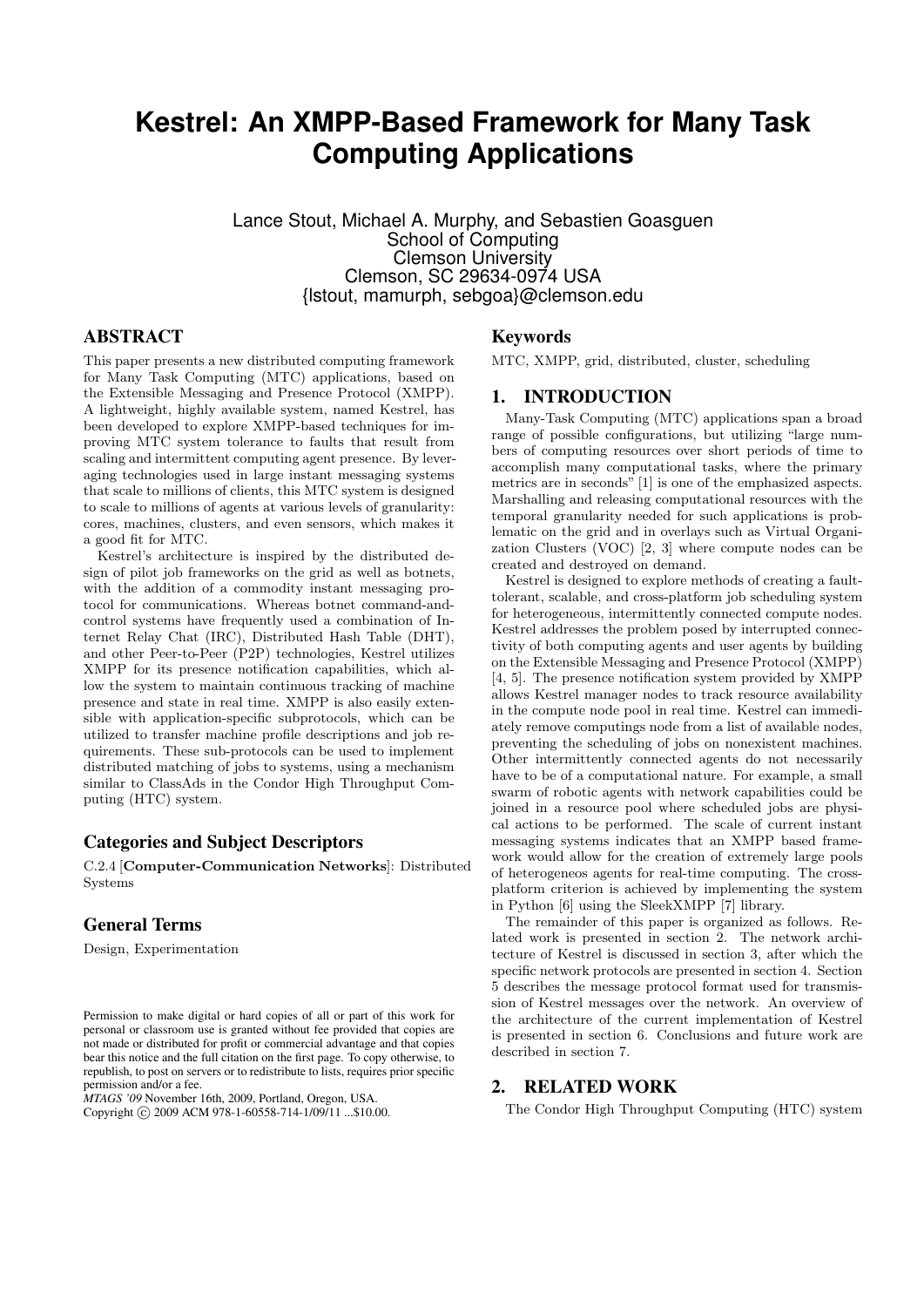specializes in managing computationally intensive jobs and is used around the globe for managing grids and clusters [8, 9]. The Condor architecture is composed of a central manager running collector and negotiator daemons, submit nodes running a schedd daemon, and execute nodes running a startd daemon. The submit and execute nodes communicate with the central manager to share ClassAds describing the capabilities of the machine. Periodically, job requests are matched against the capabilities advertised in the ClassAds. Once a match is made and the affected nodes notified, a direct connection is established between the matched submit and execute node to allow both the job executable and the job output to be transferred between the machines. While Condor is an excellent system for cycle scavenging and cluster computing on physical hosts, the direct connections between submit host and worker cannot cross NAT boundaries. In addition, since collector updates occur periodically instead of continuously, operation may be sub-optimal in environments with intermittently connected worker nodes. Kestrel is inspired by the Condor architecture but replaces all communications with XMPP which adds a real-time computing capability as well as extremely large scale.

An XMPP based scheduling system was implemented in Weis and Lewis [10] for ad-hoc grid computing.This system was developed specifically to parallelize the computation of optimized meander line radio frequency identification (RFID) antennas. With a static list of machines available for use by the scheduler, the controlling XMPP client would contact any machines not connected to the XMPP server to start the XMPP worker daemon [10]. While similar in structure to Kestrel, the scheduler was intended for distributing jobs of a single type to known machines; it was not meant as a general MTC framework.

A proposed hybrid peer to peer (P2P) botnet, proposed in Wang et al. [11], replaces the single command and control machine found in typical botnet architectures with a group of servant bots interconnected via a P2P protocol. As an additional means to avoid detection, the botnet does not use Internet relay chat (IRC) – commonly used by other botnets – for its communications channel. [11] Kestrel utilizes a similar distributed command and control architecture for increasing fault-tolerance; indeed, multiple XMPP servers offer both redundancy and horizontal scalability.

#### 3. NETWORK ARCHITECTURE

The network in a Kestrel pool is comprised of four types of nodes: managers, workers, users, and XMPP servers. It is possible for more than one node to be present on a single physical or virtual machine. The XMPP servers may be configured to act as a cluster using a distributed database to keep roster and status information synchronized [12, 13]. All other nodes then connect to an XMPP server. Since an intermediary is used for communication instead of requiring nodes to connect directly to each other, NAT traversal is not an issue.

User nodes are client applications used to submit job requests or query the status of previously submitted jobs. These nodes are highly transient, connected only while sending a user request to a manager node and waiting for a reply. Job execution can take place without requiring the submitter's computer to remain connected to the pool. Upon the user's next connection to the system, completion notices can be requested for previously submitted jobs.

Manager nodes serve as the equivalent of a collector and negotiator combination in a Condor pool. As such, every message sent in a Kestrel pool is either sent to or sent from a manager node. Due to the large number of messages processed by a manager, particularly presence notifications, there are two classes of managers, which use two different XMPP implementation methods. The first class of manager is a regular XMPP client application that is useful for pools with only a few hundred to a thousand nodes [14]. By using a regular client, the XMPP server can immediately send offline presence notifications to worker and user nodes if the manager disconnects, since the server maintains the manager's roster. However, once a pool has grown past several thousand machines, there is a significant increase in startup times because the roster must be sent to the manager, blocking any other messages. Thus, the second class of manager is an XMPP server component that is able to act like a normal client, except that it maintains its own roster instead of relying on the server. If either type of manager goes offline, the rest of the pool will still be able to complete any previously scheduled jobs.

Worker nodes track local machine status and handle actual job execution. Using XMPP presence notification, a worker alerts the manager by changing its online status to "available" when it is available to run queued jobs. Once a job is started, the worker node status changes to "busy," allowing the manager to bypass the claimed worker when scheduling new jobs. In the event that a worker is terminated or the underlying machine is powered off, the manager will receive an offline presence notification allowing any jobs that had been running on the failed worker to be rescheduled on another worker.

# 4. NETWORK PROTOCOL

# 4.1 Identifiers

Every entity inside an XMPP system has a unique identifier known as a Jabber ID, or JID [4]. These identifiers have the form username@server/resource. The username and server portion of the JID, or bare JID, appears identical in structure to a regular email address. If specified, the optional resource string allows for an identity to have multiple connections to the XMPP server. In Kestrel, the pool of worker agents is organized by assigning a username to each physical machine, allowing the host to be identified by the bare JID. Each CPU core of the machine is individually addressed by adding a resource to the JID. Thus, the third core in a quad core machine could be identified by worker362@kestrelpool/3. Security is provided by allowing each agent in the pool to have its own password.

An alternative implementation would be to use a single bare JID to address all worker nodes in the pool, with each worker uniquely addressable by adding a resource identifier. producing a JID such as worker@kestrelpool/362. By utilizing different usernames, workers can be logically split into categories by physical location, operating system, or intended use. Using this naming convention has the benefit of drastically reducing the number of entries in the manager agent's roster. However, this implementation requires that all machines sharing the same bare JID also share the same password.

Kestrel is able to utilize either naming convention. In addition, Kestrel is extensible to other naming conventions,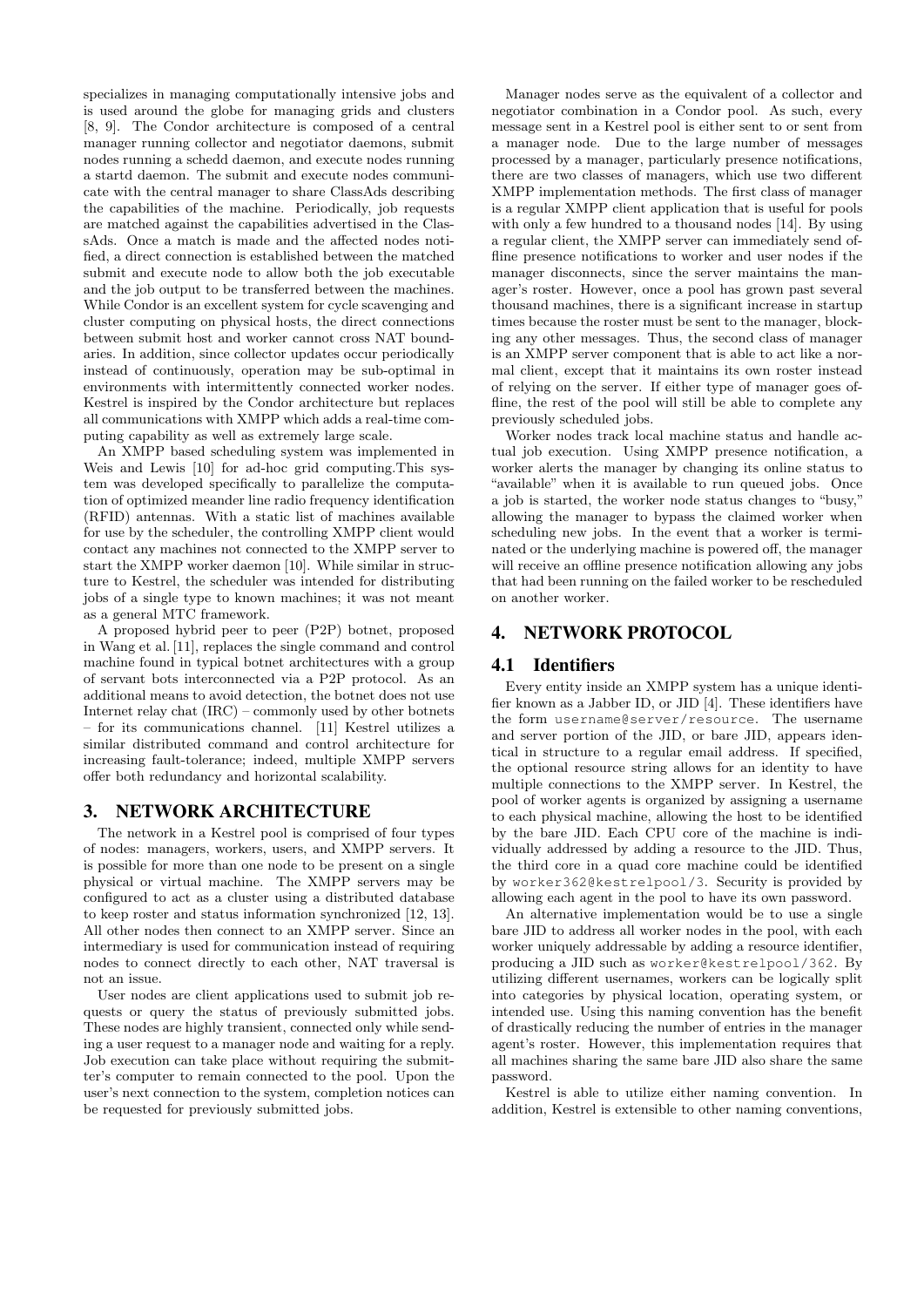as long as each agent in the pool has a unique JID.

#### 4.2 Message Types

The XMPP protocol provides three different message types. The first type, presence notification, is used to indicate the availability of an agent and can carry a status message describing the agent's current state. Chat messages are used mainly for sending instant messages between humans. These messages do not require any acknowledgment in reply. XMPP guarantees that chat messages will be received in order, but not that they will arrive. Messages requiring a response are called "iq" requests. These requests return status codes in response to each query message. Within an iq message, both content that adheres to the ad-hoc command format [15]or other, custom namespaced XML content can be transferred.

Kestrel uses presence notifications to track availability of worker agents and chat messages for communication of commands and data between agents. Other XMPP based scheduling systems have used an iq message approach using an XML protocol for inter-agent messages. Such an arrangement was described by Weis and Lewis for use in an ad-hoc grid computing system for generating RFID antennas [10]. However, to simplify development and testing, Kestrel has used chat messages that can be sent via a stock instant messaging client. Thus, the pool can be managed using Pidgin [16], Adium [17], or any other XMPP capable instant messaging client, as well as through normal command-line programs. The content of the chat messages follows a custom sub-protocol using JavaScript Object Notation (JSON) [18] instead of XML. The content is stored in a JSON dictionary, which always includes a "type" attribute specifying the purpose of the message. For example, a type of worker\_profile would indicate a message containing machine attributes sent from a worker agent to a manager agent, as shown in figure 1. A typical sequence of messages generated during the lifetime of a worker are shown in figure  $\Omega$ 

```
<message from="manager@kestrel_pool"
         to="worker42@kestrel_pool">
  {"type": "profile_request"}
</message>
```
Figure 1: A request for details about the machine managed by a worker agent.

# 5. PROFILE FORMATS

The format chosen to represent machine profiles (the Kestrel equivalent of a Condor ClassAd) is based on JavaScript Object Notation (JSON). The JSON standard provides for keyvalue pairs in the form of dictionaries and also support for lists and other data structures. By using this format, a machine profile can be easily read and parsed using standard library calls. A few machine attributes are universal, such as the name of the operating system, the number of CPU cores, and the amount of available RAM. Additional, optional attributes for a machine can be specified through the use of tags. Each machine profile may contain a "provides" section, consisting of a list of custom tags as illustrated in figure 3.

The format for a job request is similar to a machine profile. The difference is that it specifies what a job requires



Figure 2: Flow of information during the life cycle of a worker agent.

```
{
  "os": "Ubuntu",
  "os_version": "9.04",
  "cores": "4",
  "ram": "4032",
  "provides": ["PYTHON_2.6", "MERCURIAL_1.2"]
}
```
#### Figure 3: Sample Machine Profile

rather than what a machine provides. The JSON standard does not have a built in facility for expressing the relationships needed for requirement specifications. To overcome this limitation, a way to express relationships using dictionaries and lists was developed. Each job request contains the attribute "requires" which can be either a dictionary or a list. In the case of a list, then it is just a listing of custom tags that must be matched. A dictionary signifies that more specific rules are requested. Each key in the dictionary is the name of the attribute being compared in the relationship. Equality is expressed by assigning a string or numeric value to that attribute. Thus, to express "cores  $== 2$ " the following would be used:

```
"requires": {"cores": 2}
```
However, sometimes there is a set of possible values that are acceptable. In this case, a list of values is assigned to the attribute to represent an OR relationship. The relationship "cores  $== 2$  OR cores  $== 4$ " would be expressed as:

```
"requires": {"cores": [2, 4]}
```
Another use case is specifying relationships other than equality, such as greater than relations. Also, since specifying multiple such relationships would normally make sense in an AND expression, dictionaries are used to represent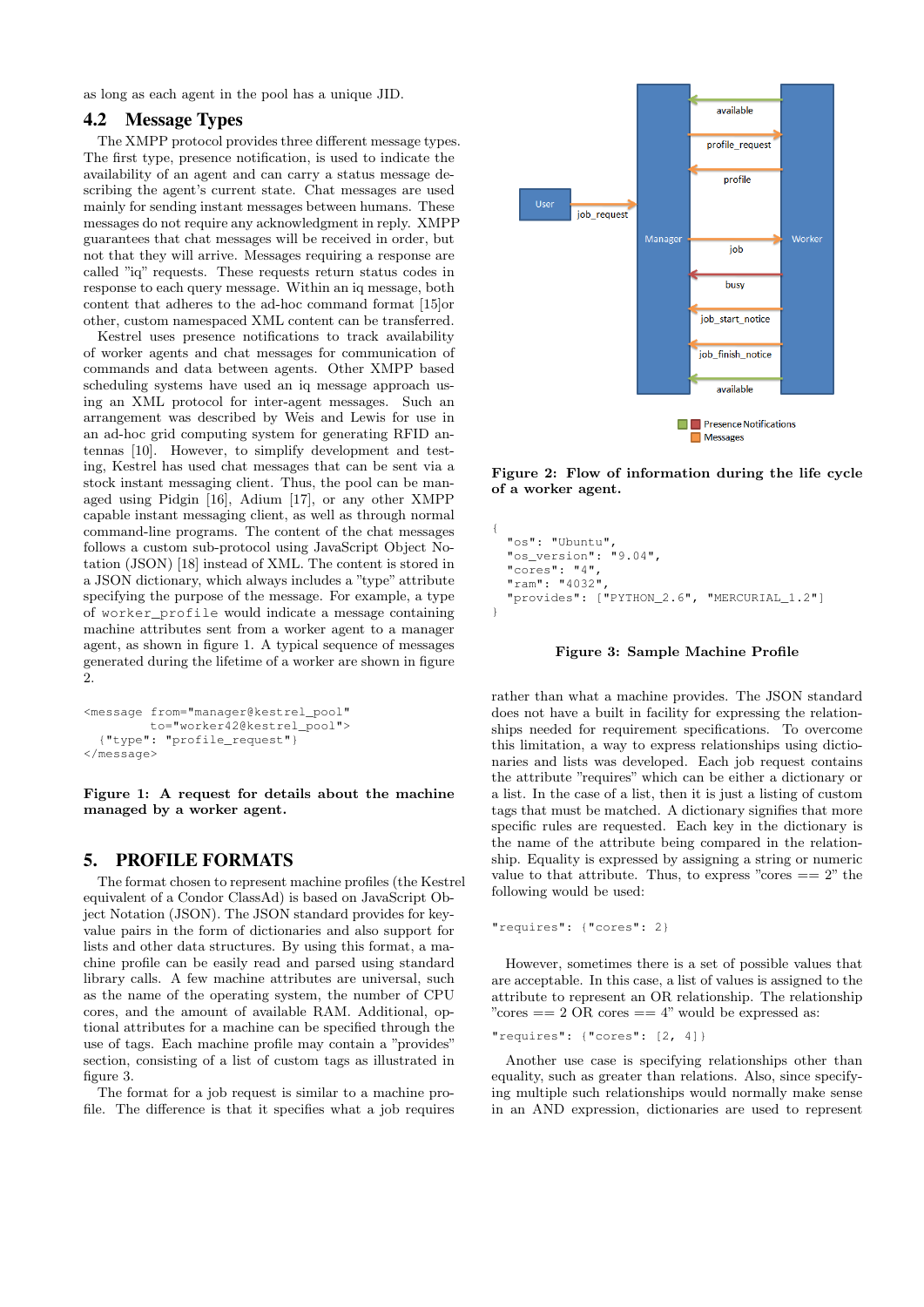these requirements. For the relation "cores  $> 1$  and cores  $<$ 10" then the representation would be:

"requires": {"cores": {">": 1, "<": 10}}

The list and dictionary semantics can be combined to make more powerful expressions. Specifying that a job requires a machine where "cores  $= 4$  OR cores  $> 6$ " is true, then the "requires" attribute would be:

"requires": {"cores": [4, {">": 6}]}

Likewise, the statement "cores  $!= 2$  AND cores  $!= 5$ " can be represented as:

```
"requires": {"cores": {"!=": [2, 5]}}
```
Any job request that requires both complex relationship rules and matching against a set of tags, the "has" attribute can be used in the "requires" section.

```
{
  "command": "monte_carlo.py",
  "queue": 1000,
  "requires": {"cores": 4,
                "has": "PYTHON 2.6"}
}
```
Figure 4: A job request for executing monte carlo.py 1000 times on quad-core machines that have Python 2.6 installed.

# 6. PROGRAM ARCHITECTURE

The Kestrel software has several logical components, including an XMPP interface, database interface, and job scheduling mechanism. Early versions of Kestrel combined these components into a single tier with all system logic located in the XMPP client code. Unit testing of the early implementations revealed issues related to tight coupling. As a result, the implementation architecture was changed to an event driven design.

Event driven architectures allow sections of a program to be separated from each other, resulting in loose coupling. Decoupling boundaries can be established whereby all the components inside a boundary can directly access each other, and messages can be sent across the decoupling border through events [19].In Kestrel, these events are managed by a central kernel. Event names are registered with the corresponding event handler at application initiation time. The registration allows for the different program variations for worker, manager, and users to be created using a single code-base by selecting role-specific events.

Figure 5 shows the relationship between the various collections of event handlers. These collections are either for use internally in any of the three program variations, or are used as an interface between the outside world and the internal system. For production use, XMPP event handlers provide the interface component. For testing purposes, a unit test runner provides a separate, more limited interface.

### 6.1 Event Types

There are three main types of events used in Kestrel. The first group is related to data storage. Instead of calling database functions or passing SQL directly to a database



Figure 5: Program Architecture.

while processing XMPP events, events are triggered for create, read, update, or delete (CRUD) operations on each type of entity. For example, an update\_worker\_entry event is triggered whenever a worker comes online, resulting in an update to its online status in the database. For read operations, the database event handler will also return the appropriate database record.

The second group of events can be split into subgroups matching the three program variations. Worker events are related to receiving job requests and the starting and stopping of job execution. User events are the simplest group, receiving responses to queries to the manager about the status of jobs and handling any cancellation requests.

The largest collection of events are manager-related. In addition to events triggered by worker status changes and user requests, there are job scheduling events. The schedule\_jobs event is triggered after every job request and cancellation and whenever a worker becomes available. This event is not periodic, since a job that cannot be scheduled immediately will still not be runnable until the state of the pool changes. Since scheduling is a separate event in the system, the scheduling algorithm is easily replaceable by specifying a different event handler during registration.

The final set of events is related to node communication. In the current implementation of Kestrel, these events are handled by XMPP-specific functions that form an interface between the internal system and the network. In particular, there are many cases where messages must be sent between nodes, such as notifying a worker of a job match. In that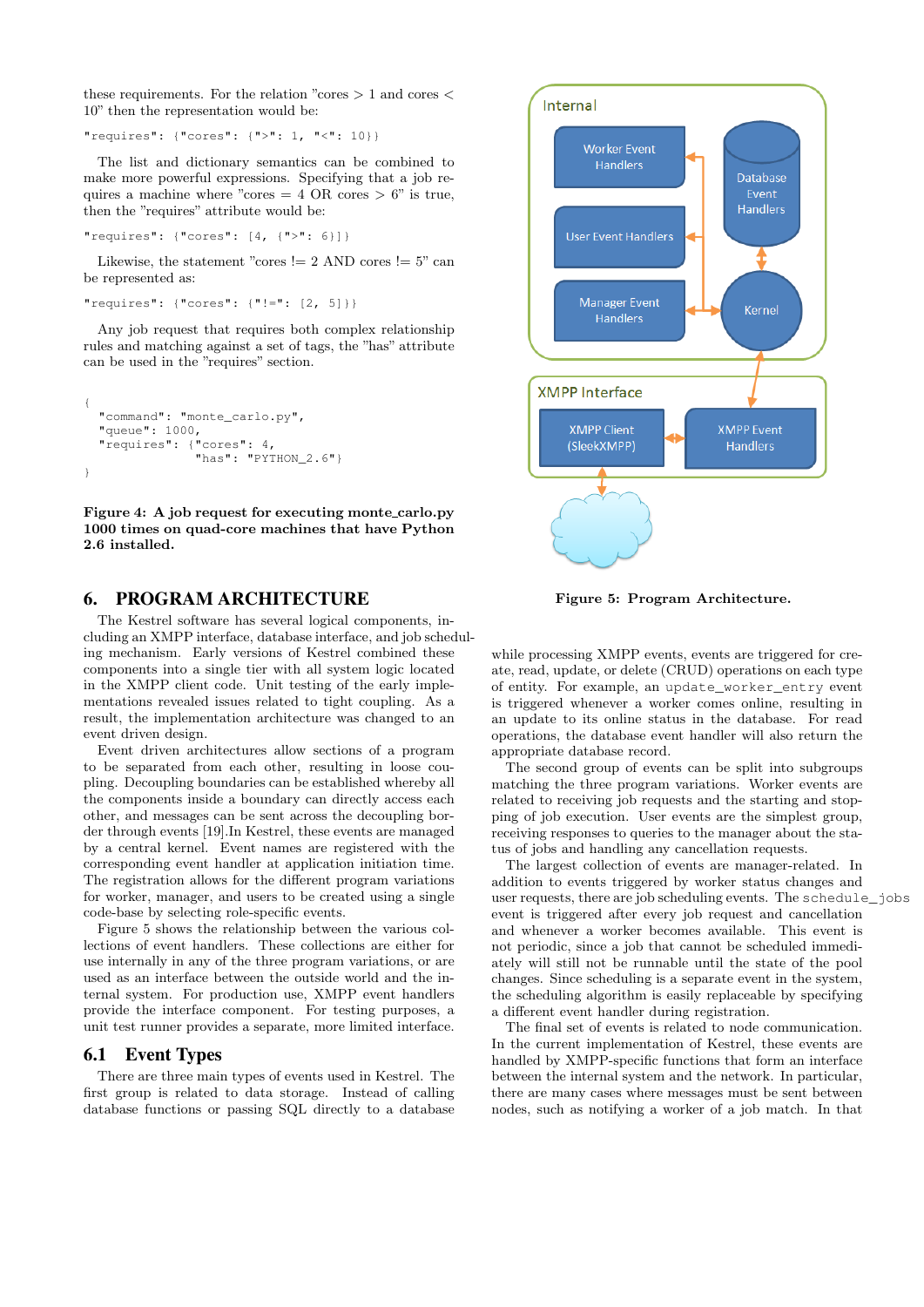case, a send\_job\_request event is triggered to alert the XMPP interface to send the actual message using the data provided in the event. It would be possible to create other interfaces using other network protocols as long as the same set of events could be provided.

#### 6.2 Event Anatomy

Each event carries two pieces of information: the data passed during event triggering and an event trace (figure 6). When an event is triggered at the top level of the program, the event trace is empty. When the event handler finishes processing and returns to the top level, the trace will contain the name of every event triggered as a result of the initial event. In addition to the name of each event, the trace includes the data passed to that event. For events that do not occur at the top level, the trace will already contain information on the events that have already been triggered. The trace is important because it allows chains of events to be checked with unit tests.

```
[
    ("worker_available", {
       "jid":"worker@kestrel_pool"}),
    ("update_worker_entry", {
       "jid":'worker@kestrel_pool",
       "status":"AVAILABLE"}),
    ("schedule_worker", {
       "jid":'worker@kestrel_pool"})
]
```
Figure 6: An event trace generated by a worker changing its status to available.

# 7. CONCLUSIONS AND FUTURE WORK

The use of XMPP for communicating between compute nodes enables resource tracking in real time. By eliminating delays between the disconnection of a compute node and the manager node receiving notice of the disconnect, fewer jobs can be scheduled for phantom machines. The real time tracking applies to the manager nodes as well, allowing the system to respond to any outages or overloading by spawning new manager nodes immediately, retaining both fault tolerance and scalability.

Future extensions to Kestrel could include more robust mechanisms for mitigating potential data loss after node disconnects. For example, job queue data must be maintained whenever a manager goes offline. Other information in the pool is inherently decentralized: each worker knows the specifics of the local machine upon which it is running. Thus, as workers come back online, machine state information is restored in the system. However, job information is centralized in manager nodes. In the event of termination or outage, if a manager is replaced with a new node that has no prior knowledge of jobs in the pool, then all pending jobs will be lost. In a more optimal case, the same manager node is able to restart with its database intact, thereby avoiding job losses except for jobs submitted during the outage.

To ensure that jobs are retained after the loss of the manager, a simple archival strategy can be used. In addition to executing jobs, worker nodes are employed as archivists, saving job requests as backups. Upon receiving a job request, the manager chooses a number of workers and then forwards the job for storage rather than execution. When a worker node comes online, the profile it sends to the manager includes a flag indicating whether or not data have been archived on the worker . The manager can request that the archived data be sent, so that the database can be updated with any new job entries provided by the worker. Different archival storage policies are possible, enabling different sets of workers to be selected to store portions of the database.

#### 8. REFERENCES

- [1] I. Raicu, I. Foster, and Y. Zhao, "Many-task computing for grids and supercomputers," in Many-Task Computing on Grids and Supercomputers, 2008. MTAGS 2008. Workshop on, Nov. 2008, pp. 1–11.
- [2] M. A. Murphy, M. Fenn, and S. Goasguen, "Virtual Organization Clusters," in 17th Euromicro International Conference on Parallel, Distributed, and Network-Based Processing (PDP 2009), Weimar, Germany, February 2009.
- [3] M. A. Murphy, B. Kagey, M. Fenn, and S. Goasguen, "Dynamic provisioning of Virtual Organization Clusters," in 9th IEEE International Symposium on Cluster Computing and the Grid (CCGrid '09), Shanghai, China, May 2009.
- [4] P. Saint-Andre. (2004, October) Extensible messaging and presence protocol (xmpp): Core. IETF. [Online]. Available: http://www.ietf.org/rfc/rfc3920.txt
- [5] ——. (2004, October) Extensible messaging and presence protocol (xmpp): Instant messaging and presence. IETF. [Online]. Available: http://www.ietf.org/rfc/rfc3921.txt
- [6] Python programming language. Python Software Foundation. [Online]. Available: http://www.python.org
- [7] N. Fritz. [Online]. Available: http://code.google.com/p/sleekxmpp/
- [8] T. Tannenbaum, D. Wright, K. Miller, and M. Livny, "Condor – a distributed job scheduler," in Beowulf Cluster Computing with Linux, T. Sterling, Ed. MIT Press, October 2001.
- [9] M. L. Douglas Thain, Todd Tannenbaum, "How to measure a large open source distributed system," Concurrency and Computation: Practice and Experience, vol. 8, no. 15, December 2006.
- [10] G. Weis and A. Lewis, "Using xmpp for ad-hoc grid computing - an application example using parallel ant colony optimisation," in Parallel & Distributed Processing, 2009. IPDPS 2009. IEEE International Symposium on, May 2009, pp. 1–4.
- [11] C. Z. P Wang, S Sparks, "An advanced hybrid peer-to-peer botnet," in Dependable and Secure Computing, IEEE Transactions on : Accepted for future publication, vol. PP, 2003.
- [12] Ejabberd. Process One. [Online]. Available: http://www.process-one.net/en/ejabberd/
- [13] badlop. (2006, 12) Ejabberd. [Online]. Available: http://www.ejabberd.im/features
- [14] J. Moffitt. (2008, August) Thoughts on scalable xmpp bots. [Online]. Available: